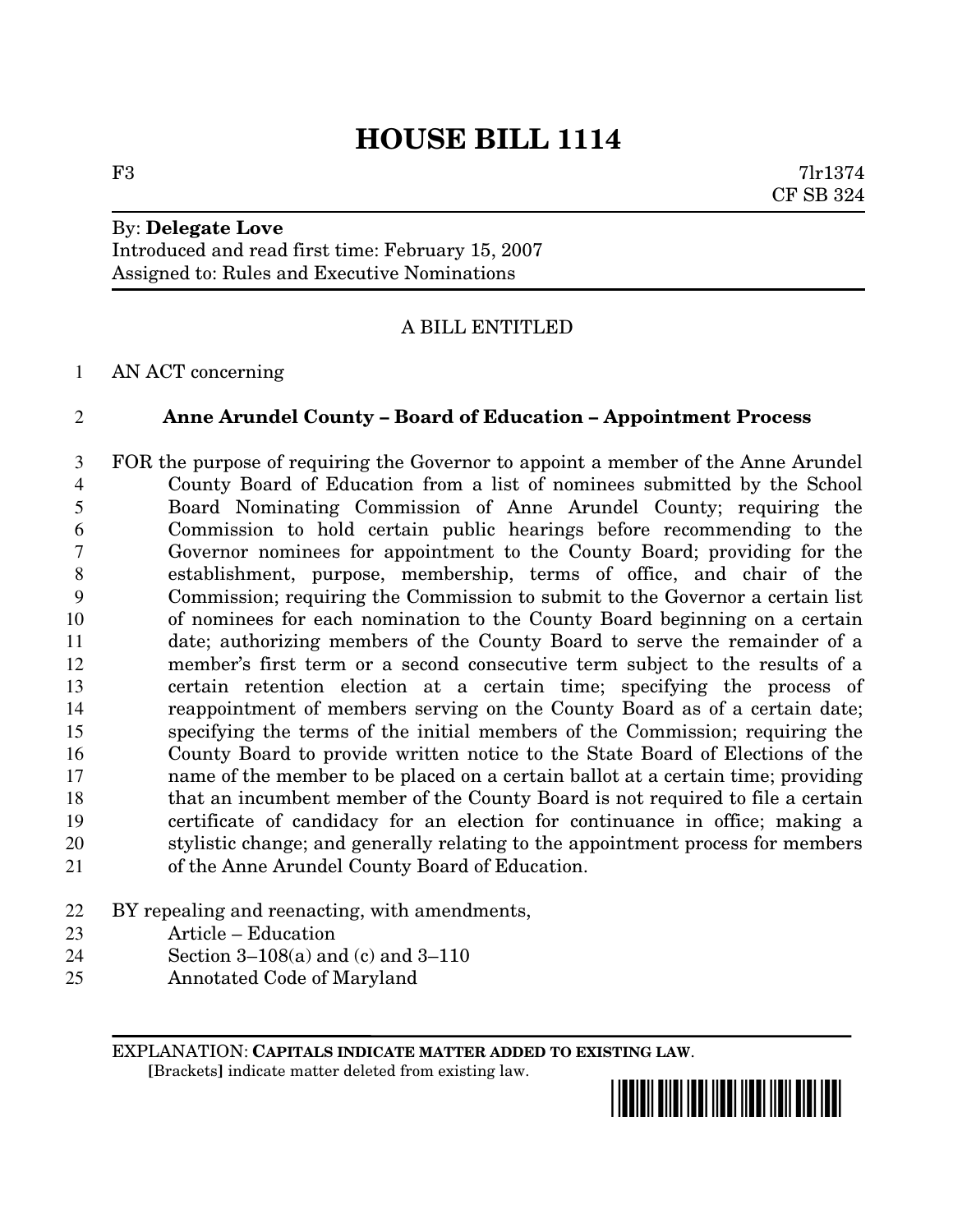| $\mathbf{1}$                       | (2006 Replacement Volume)                                                                                                                                                                                                                                                                                                                                                                            |  |  |
|------------------------------------|------------------------------------------------------------------------------------------------------------------------------------------------------------------------------------------------------------------------------------------------------------------------------------------------------------------------------------------------------------------------------------------------------|--|--|
| $\overline{c}$<br>3<br>4<br>5<br>6 | BY adding to<br>Article - Election Law<br>Section $5-301(h)$<br>Annotated Code of Maryland<br>(2003 Volume and 2006 Supplement)                                                                                                                                                                                                                                                                      |  |  |
| 7<br>8                             | SECTION 1. BE IT ENACTED BY THE GENERAL ASSEMBLY OF<br>MARYLAND, That the Laws of Maryland read as follows:                                                                                                                                                                                                                                                                                          |  |  |
| 9                                  | <b>Article - Education</b>                                                                                                                                                                                                                                                                                                                                                                           |  |  |
| 10                                 | $3 - 108.$                                                                                                                                                                                                                                                                                                                                                                                           |  |  |
| 11<br>12<br>13<br>14<br>15         | Except for the Baltimore City Board of School Commissioners established<br>(a)<br>under § 3–108.1 of this subtitle [and], counties listed in § 3–114 of this subtitle, AND<br>SUBJECT TO THE PROVISIONS OF § 3-110 OF THIS SUBTITLE WITH RESPECT TO<br>THE ANNE ARUNDEL COUNTY BOARD OF EDUCATION, the Governor shall appoint<br>the members of each county board from the residents of that county. |  |  |
| 16<br>17                           | Each member serves for a term of 5 years beginning July 1 after<br>(c)<br>(1)<br>[his] THE MEMBER'S appointment and until a successor is appointed and qualifies.                                                                                                                                                                                                                                    |  |  |
| 18<br>19<br>20                     | The Governor shall appoint a new member to fill any vacancy on<br>(2)<br>an appointed board for the remainder of that term and until a successor is appointed<br>and qualifies.                                                                                                                                                                                                                      |  |  |
| 21<br>22<br>23                     | Unless otherwise disqualified under this section, a member of a<br>(3)<br>board is eligible for reappointment. However, an individual may not serve for more<br>than 2 consecutive terms.                                                                                                                                                                                                            |  |  |
| 24                                 | $3 - 110.$                                                                                                                                                                                                                                                                                                                                                                                           |  |  |
| 25<br>26                           | The Anne Arundel County Board consists of 8 members who shall<br>(1)<br>(a)<br>be appointed as follows:                                                                                                                                                                                                                                                                                              |  |  |
| 27                                 | [3] 2 from the county at large;<br>$[(1)]$ $(I)$                                                                                                                                                                                                                                                                                                                                                     |  |  |
| 28<br>29<br>30                     | 1 each from Legislative Districts 30, 31, [and] 32, 33, AND<br>[(2)]<br>(II)<br>OF LEGISLATIVE DISTRICT 21 THAT LIES WITHIN ANNE<br>THAT PORTION<br><b>ARUNDEL COUNTY; AND</b>                                                                                                                                                                                                                       |  |  |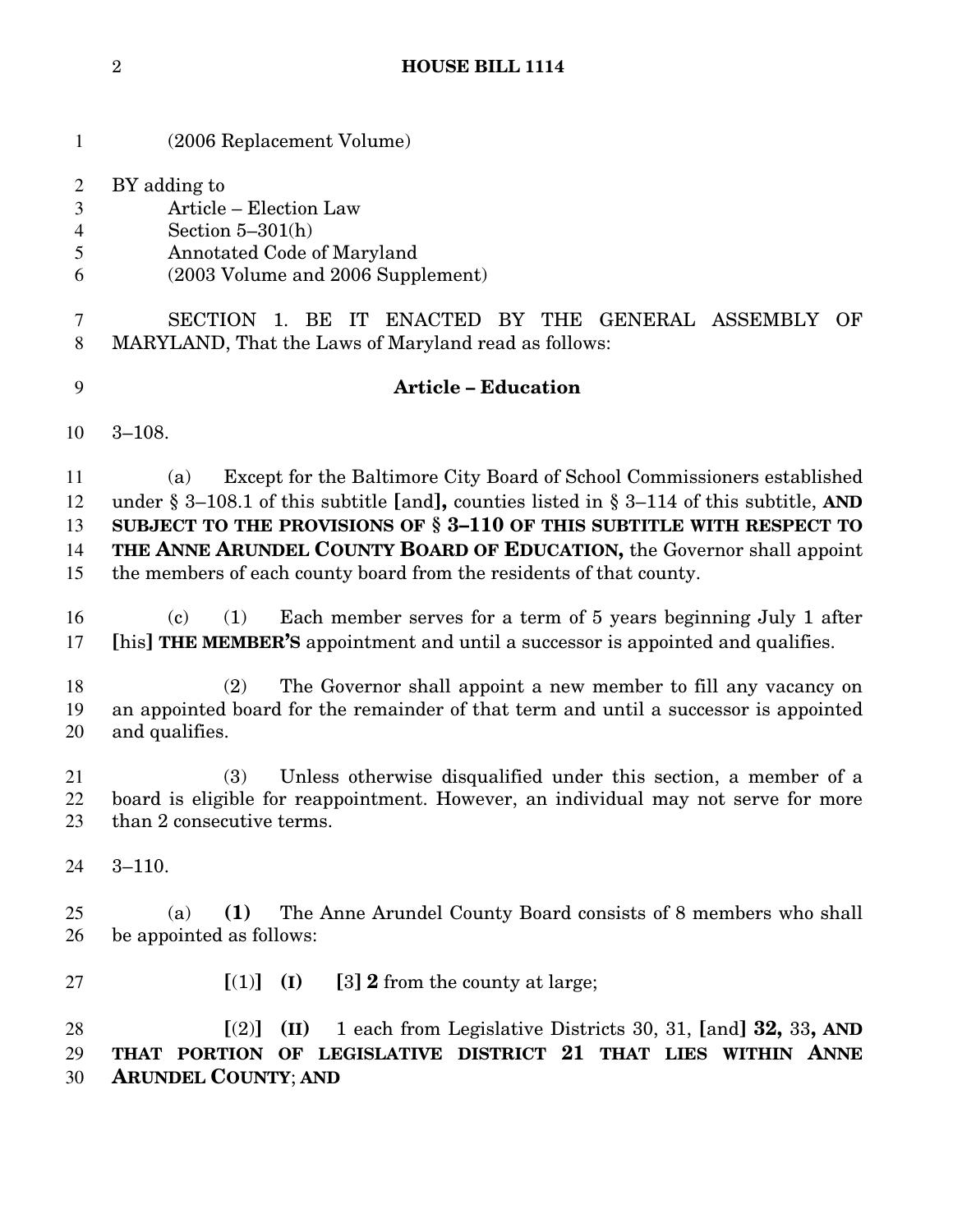**[**(3) 1 from either: (i) Legislative District 32; or (ii) That portion of Legislative District 21 that lies within Anne Arundel County; and (4)**] (III)** 1 student member. **(2) EXCEPT FOR THE STUDENT MEMBER, THE GOVERNOR SHALL APPOINT A MEMBER OF THE COUNTY BOARD FROM A LIST OF NOMINEES SUBMITTED BY THE SCHOOL BOARD NOMINATING COMMISSION OF ANNE ARUNDEL COUNTY AS PROVIDED IN SUBSECTION (B) OF THIS SECTION. (B) (1) (I) THERE IS A SCHOOL BOARD NOMINATING COMMISSION OF ANNE ARUNDEL COUNTY. (II) THE PURPOSE OF THE COMMISSION IS TO SELECT NOMINEES TO BE RECOMMENDED TO THE GOVERNOR AS QUALIFIED CANDIDATES FOR APPOINTMENT TO THE ANNE ARUNDEL COUNTY BOARD OF EDUCATION. (III) THE COMMISSION SHALL HOLD AT LEAST TWO PUBLIC HEARINGS ON THE SELECTION OF NOMINEES BEFORE RECOMMENDING TO THE GOVERNOR NOMINEES FOR APPOINTMENT TO THE COUNTY BOARD. (2) (I) THE COMMISSION CONSISTS OF 11 MEMBERS WHO SHALL BE APPOINTED IN ACCORDANCE WITH THIS PARAGRAPH. (II) THE GOVERNOR SHALL APPOINT FIVE MEMBERS, ONE FROM EACH LEGISLATIVE DISTRICT THAT LIES IN WHOLE OR IN PART IN ANNE ARUNDEL COUNTY. (III) THE COUNTY EXECUTIVE OF ANNE ARUNDEL COUNTY SHALL APPOINT ONE MEMBER FROM THE COUNTY AT LARGE. (IV) THE FOLLOWING ORGANIZATIONS SHALL EACH APPOINT ONE MEMBER:**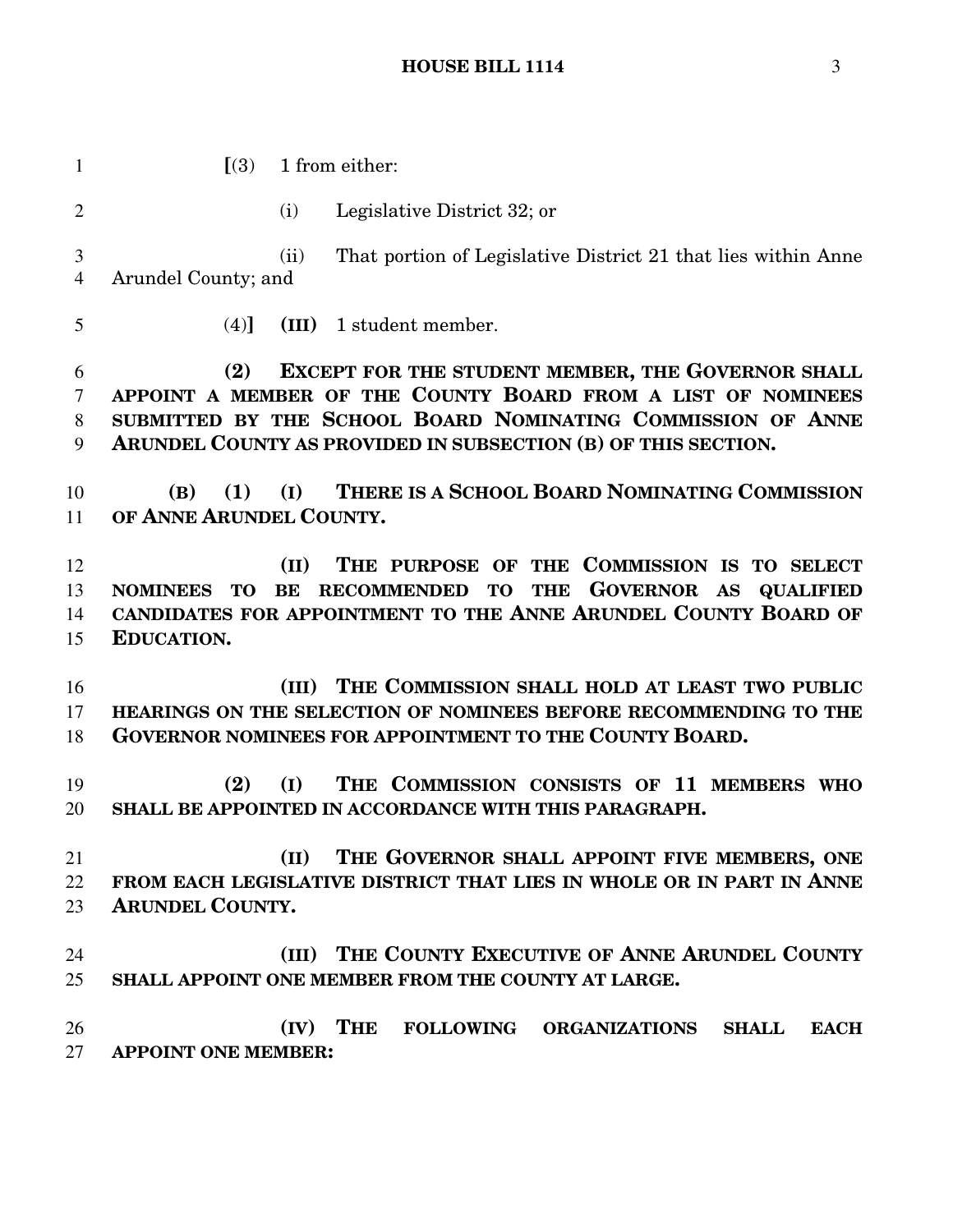```
4 HOUSE BILL 1114
```
 **1. THE TEACHERS ASSOCIATION OF ANNE ARUNDEL COUNTY; 2. THE ANNAPOLIS AND ANNE ARUNDEL COUNTY CHAMBER OF COMMERCE; 3. THE ANNE ARUNDEL COUNTY COUNCIL OF PARENT TEACHER ASSOCIATIONS; 4. THE ANNE ARUNDEL COUNTY COMMUNITY COLLEGE BOARD OF TRUSTEES; AND 5. THE ASSOCIATION OF EDUCATIONAL LEADERS (AEL). (3) (I) THE GOVERNOR SHALL DESIGNATE AS CHAIR OF THE COMMISSION ONE OF THE FIVE MEMBERS APPOINTED BY THE GOVERNOR UNDER SUBSECTION (B)(2)(II) OF THIS SECTION. (II) THE TERM OF THE CHAIR OF THE COMMISSION IS 4 YEARS. (III) THE GOVERNOR MAY REAPPOINT THE CHAIR OF THE COMMISSION FOR A SECOND TERM. (IV) THE TERM OF A MEMBER OF THE COMMISSION IS 4 YEARS. (4) BEGINNING JANUARY 1, 2008, FOR EACH NOMINATION TO THE COUNTY BOARD, THE COMMISSION SHALL SUBMIT TO THE GOVERNOR A LIST OF NOMINEES THAT CONTAINS: (I) AT LEAST TWO NAMES FOR EACH VACANCY; OR (II) IF THERE ARE FEWER THAN TWO APPLICANTS FOR A VACANCY, THE NUMBER OF NAMES THAT IS EQUAL TO THE NUMBER OF APPLICANTS FOR THE VACANCY.**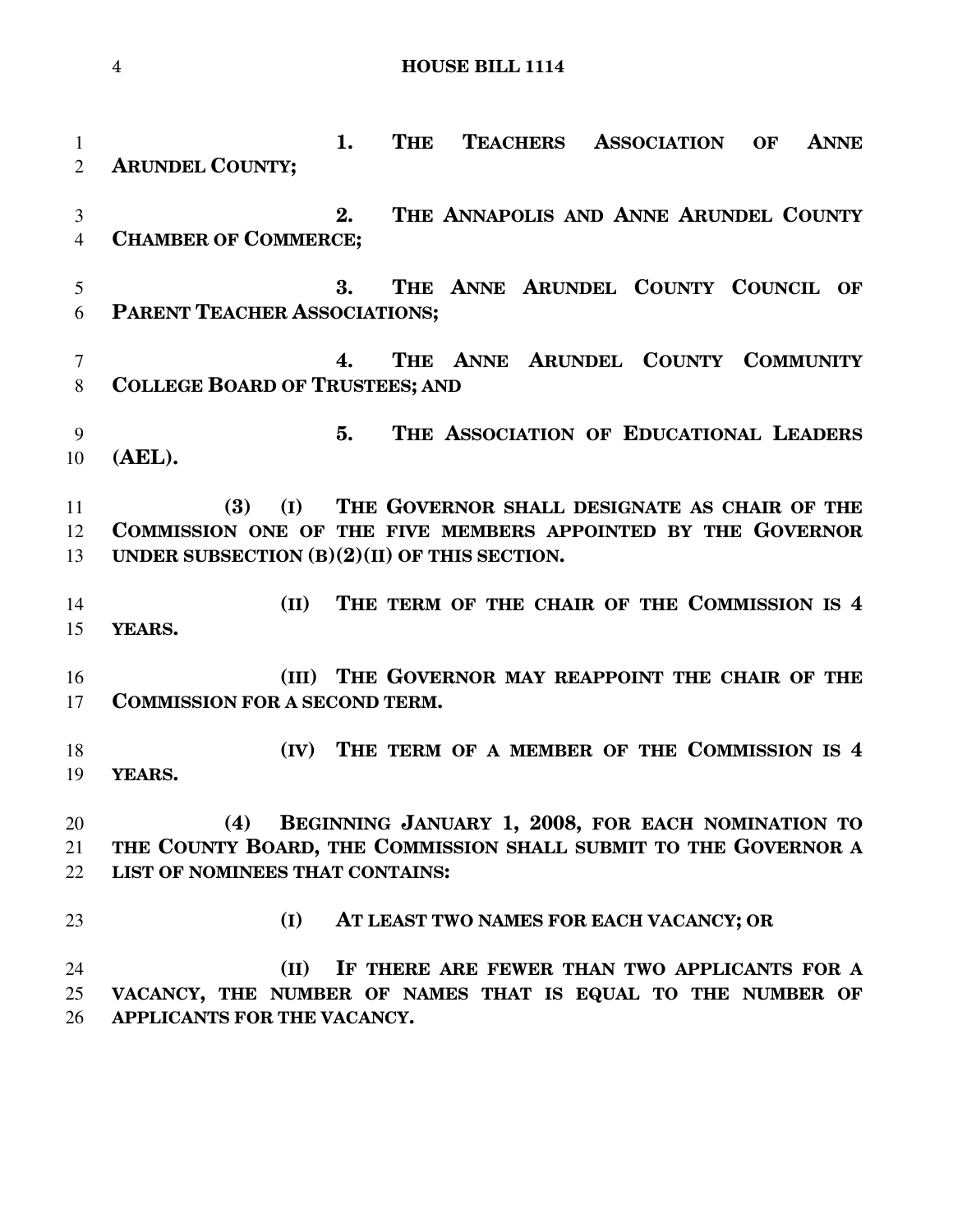**(C) (1) FOLLOWING THE INITIAL APPOINTMENT OF A MEMBER OF THE ANNE ARUNDEL COUNTY BOARD OF EDUCATION BY THE GOVERNOR, A MEMBER MAY CONTINUE TO SERVE FOR THE REMAINDER OF THE MEMBER'S FIRST TERM SUBJECT TO THE APPROVAL OR REJECTION OF THE REGISTERED VOTERS OF THE COUNTY AT THE NEXT GENERAL ELECTION.**

 **(2) A MEMBER OF THE COUNTY BOARD MAY SERVE FOR A SECOND CONSECUTIVE TERM SUBJECT TO THE APPROVAL OF OR REJECTION BY THE REGISTERED VOTERS OF THE COUNTY AT THE NEXT GENERAL ELECTION.**

 **(3) (I) THE APPROVAL OR REJECTION OF A MEMBER OF THE COUNTY BOARD BY THE REGISTERED VOTERS OF THE COUNTY PROVIDED FOR IN SUBPARAGRAPH (II) OF THIS PARAGRAPH SHALL BE A VOTE FOR THE MEMBER'S RETENTION OR REMOVAL.**

 **(II) ON RECEIPT OF THE NOTICE REQUIRED UNDER § 5–301(H) OF THE ELECTION LAW ARTICLE, THE NAME OF THE MEMBER OF THE COUNTY BOARD SHALL BE PLACED ON THE APPROPRIATE BALLOT AND SHOWN, WITHOUT OPPOSITION, AND THE VOTERS SHALL VOTE FOR OR AGAINST THE MEMBER'S RETENTION AS A MEMBER OF THE COUNTY BOARD.**

 **(4) IF THE VOTERS REJECT THE RETENTION OF THE MEMBER, OR THE VOTE IS TIED:**

 **(I) THE POSITION SHALL BECOME VACANT 10 DAYS AFTER CERTIFICATION OF THE ELECTION RETURNS; AND**

 **(II) THE MEMBER SERVES UNTIL A SUCCESSOR IS APPOINTED AND QUALIFIES.**

**[**(b)**] (D)** (1) The student member shall:

 (i) Be a regularly enrolled senior year student of good character and in good standing in an Anne Arundel County public high school;

 (ii) Be selected in the student's junior year by a method selected by the Chesapeake Regional Association of Student Councils of Anne Arundel County;

(iii) 1. Serve a term of 1 year; and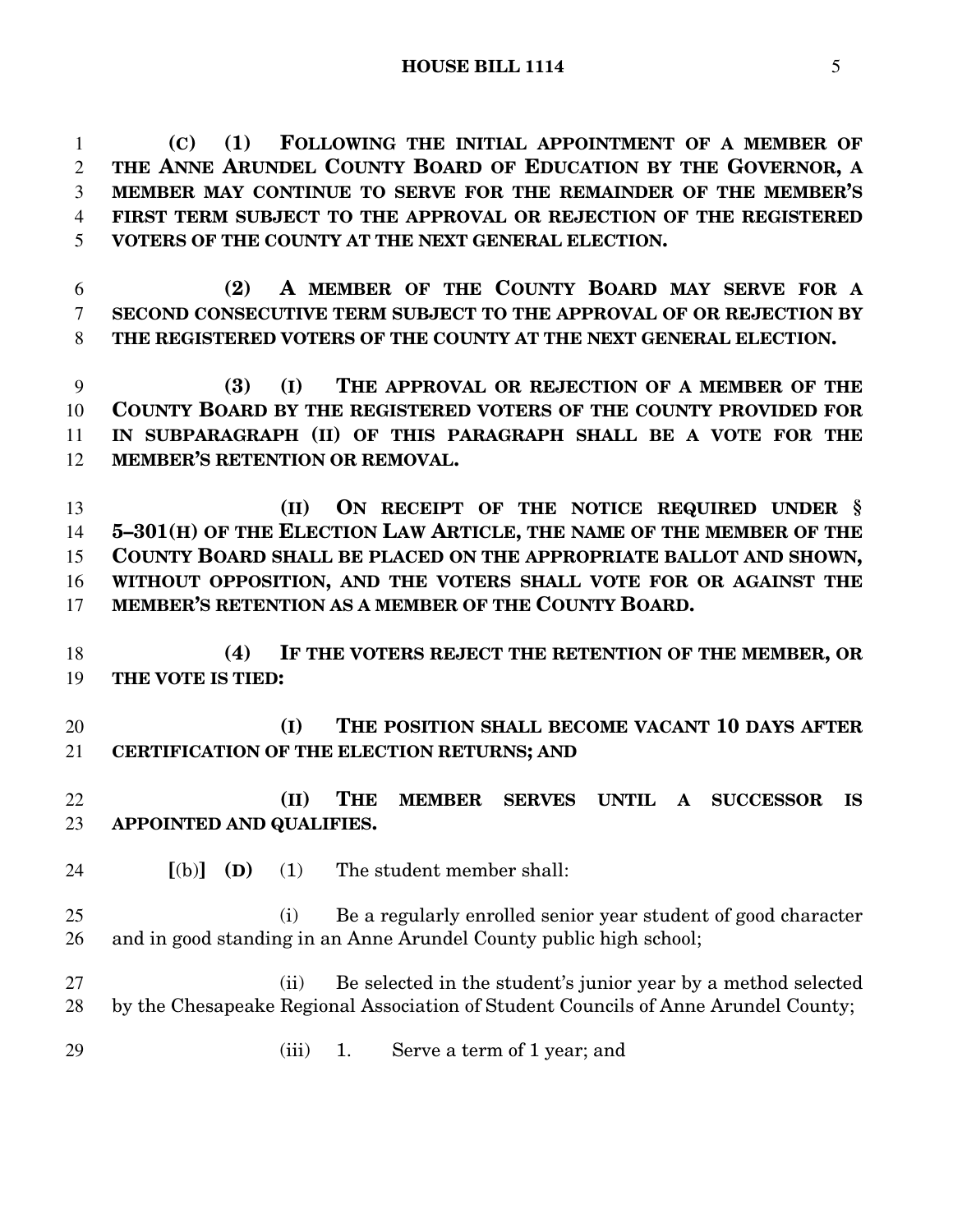|   | <b>HOUSE BILL 1114</b> |
|---|------------------------|
| b |                        |

 2. Continue to serve after graduation and until a successor is appointed and qualifies. (2) If a vacancy in the position of the student member occurs during the term of the student member, the Chesapeake Regional Association of Student Councils shall: (i) Conduct a special election at its next general meeting; and (ii) By utilizing the same method that it used to select the previous student member of the Board, select another student member to fill the vacancy. **[**(c)**] (E)** A Board member who does not maintain the residency qualification shall be replaced as a member. **[**(d)**] (F)** If the boundary line of a legislative district changes, an incumbent member of the County Board who, because of the change, no longer resides in the legislative district from which the member was appointed may complete the term. **Article – Election Law** 5–301. **(H) (1) ON OR BEFORE AUGUST 31 IN THE YEAR IN WHICH A MEMBER OF THE ANNE ARUNDEL COUNTY BOARD OF EDUCATION MUST STAND FOR CONTINUANCE IN OFFICE, THE ANNE ARUNDEL COUNTY BOARD OF EDUCATION SHALL PROVIDE WRITTEN NOTICE TO THE STATE BOARD OF THE NAME OF THE MEMBER THAT IS TO BE PLACED ON THE BALLOT AT THE NEXT SUCCEEDING GENERAL ELECTION. (2) AN INCUMBENT MEMBER OF THE ANNE ARUNDEL COUNTY BOARD OF EDUCATION IS NOT REQUIRED TO FILE A CERTIFICATE OF CANDIDACY FOR AN ELECTION FOR CONTINUANCE IN OFFICE.** SECTION 2. AND BE IT FURTHER ENACTED, That a member serving a first term on the Anne Arundel County Board of Education on or before June 30, 2008: (a) (1) shall be eligible to be included in the list of nominees submitted by the School Board Nominating Commission of Anne Arundel County to the Governor to serve a second term when the first term ends; and